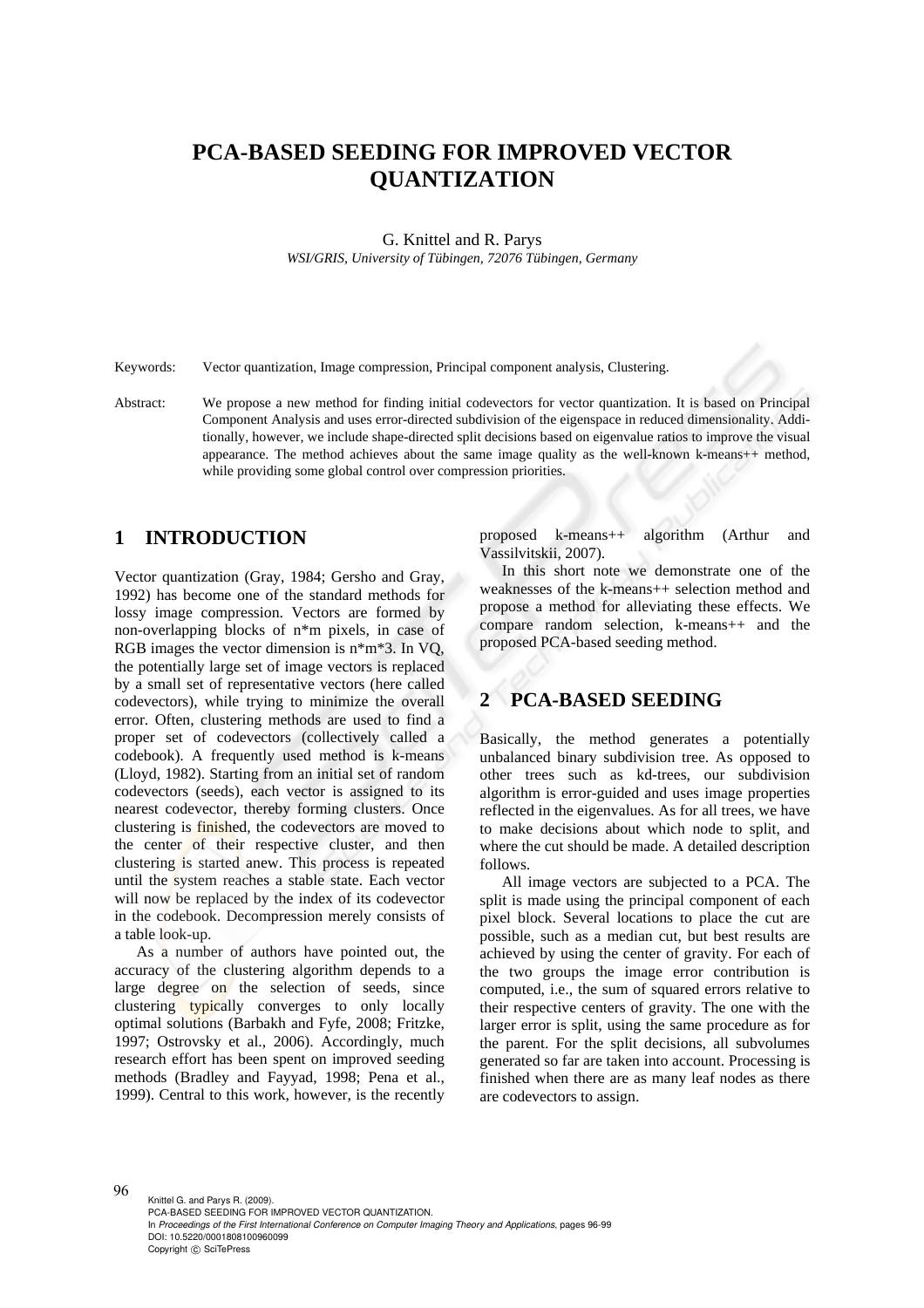This method achieves the same or even slightly better image quality (in terms of PSNR, see Table 1) compared to k-means++.

Looking at the decompressed images from random seeding (Figure 1d), k-means++ seeding (Figure 2a) and PCA-based seeding (Figure 2f), it is striking to see how well the smooth color transition of the sky is reproduced by random seeding. However, this is not a hidden power of the k-means algorithm, but simply due to the random choice if selection is uniformly distributed. This is reflected in the large number of seeds from sky in the codebook (see Figure 1e).

In contrast, both the k-means++ and the PCAbased seeding produce noticeable banding artefacts. In both cases, this is a direct consequence of the design intentions, since the involved image vectors are close to each other and won't cause significant image errors. While it is non-obvious how a remedy could be integrated into the k-means++ algorithm, we will present a method for reducing these artifacts in the PCA-based seeding. It takes advantage of the fact that processing is done in eigenspace.

At some point in the subdivision process the sky (or similar areas) will have been separated into a distinct cluster, and will be subjected to a PCA. It's quite obvious that the eigenvalues will exhibit a certain property: they will drop sharply in size since all image vectors are more or less aligned from dark to light blue. This property is less pronounced or absent in more noisy or diverse image areas.

Thus we can use the eigenvalue statistics (cluster shape) as a further split criterion. As a simple example, we have used the ratio of the largest (ev1) and the second largest (ev2) eigenvalues to select the group to be split next. That is, if  $ev1/ev2 > T$  the subvolume is split regardless of the image error.

For Figure 3a, we have set the threshold T to 2.5, whereas for **Figure** 3f T was set to 1.5. As can be seen in the initial codebooks (see Figure 3b, g), the allocation of codevectors to sky can be controlled quite well. Other than reserving more codevectors to these specially shaped clusters, operation is not affected and thus most details are still preserved as in Figure 2f. "Codevector stealing" begins to become visible in Figure 3f, (see the letter "S" in Figure 3i). However, T=2.5 seems to be a good compromise, while T=1.5 appears to be overdone.

Further parameters to include in the split decision are the population count of a cluster, and the absolute spatial extent along the principal component.

It should be mentioned that the method is neutral in case there are no such areas in the image, since

then a corresponding eigenvalue ratio will not occur. The opposite doesn't hold, though. A high ratio doesn't mean that there is a smooth transition, as in the case of the brown building, which nevertheless gets assigned more codevectors. Excluding these areas for true unsupervised compression is subject of future research.

# **3 RESULTS**

To demonstrate the differences in image quality, we have chosen a set of images from http://www.imagecompression.info. Each image was compressed into its own codebook. We have used a block size of 8x8 pixels for a vector dimension of 192. The number of codevectors was chosen such that the compression rate was roughly the same for each image. The results are given in Table 1, in terms of PSNR [dB].

Table 1: Seeding comparison.

| Img. Name     | Rand | $KM++$ | <b>PCA</b> | bpp |
|---------------|------|--------|------------|-----|
| Artificial    | 31.8 | 35.7   | 37.9       | 2.2 |
| <b>Bridge</b> | 29   | 29.5   | 29.5       | 2.1 |
| Cathedral     | 32.1 | 32.4   | 32.6       | 2.3 |
| Deer          | 30.1 | 30.5   | 30.7       | 2.2 |
| Fireworks     | 29.8 | 37.3   | 42.9       | 2.3 |
| Hdr           | 35.7 | 38.5   | 39         | 2.2 |
| Leaves        | 26.3 | 27     | 27.1       | 2.3 |

As test case for showing the potential of eigenvalue-based subdivision we have selected an image with the following properties:

• a large area with a smooth color transition to make quantization artefacts (banding) visible,

• a high amount of image detail with known shape such as traffic lights or street signs.

Original image size is 1024x768 pixels, or 12,288 blocks. Since the algorithms perform roughly the same on small codebooks, we have chosen a codebook of 1k codevectors to expose the differences. Processing times and image quality are summarized in Table 2.

Table 2: Compression time and image quality.

| Method       | Seeding      | Clustering | <b>PSNR</b> |
|--------------|--------------|------------|-------------|
|              | <sub>S</sub> | ls l       | [dB]        |
| Random       | 0.016        | 37.5       | 24.17       |
| $KM++$       | 10           | 35.6       | 24.99       |
| <b>PCA</b>   | 39.3         | 36.5       | 25.07       |
| PCA, $T=2.5$ | 67.6         | 36.8       | 25.03       |
| PCA, $T=1.5$ | 69           | 36.8       | 24.85       |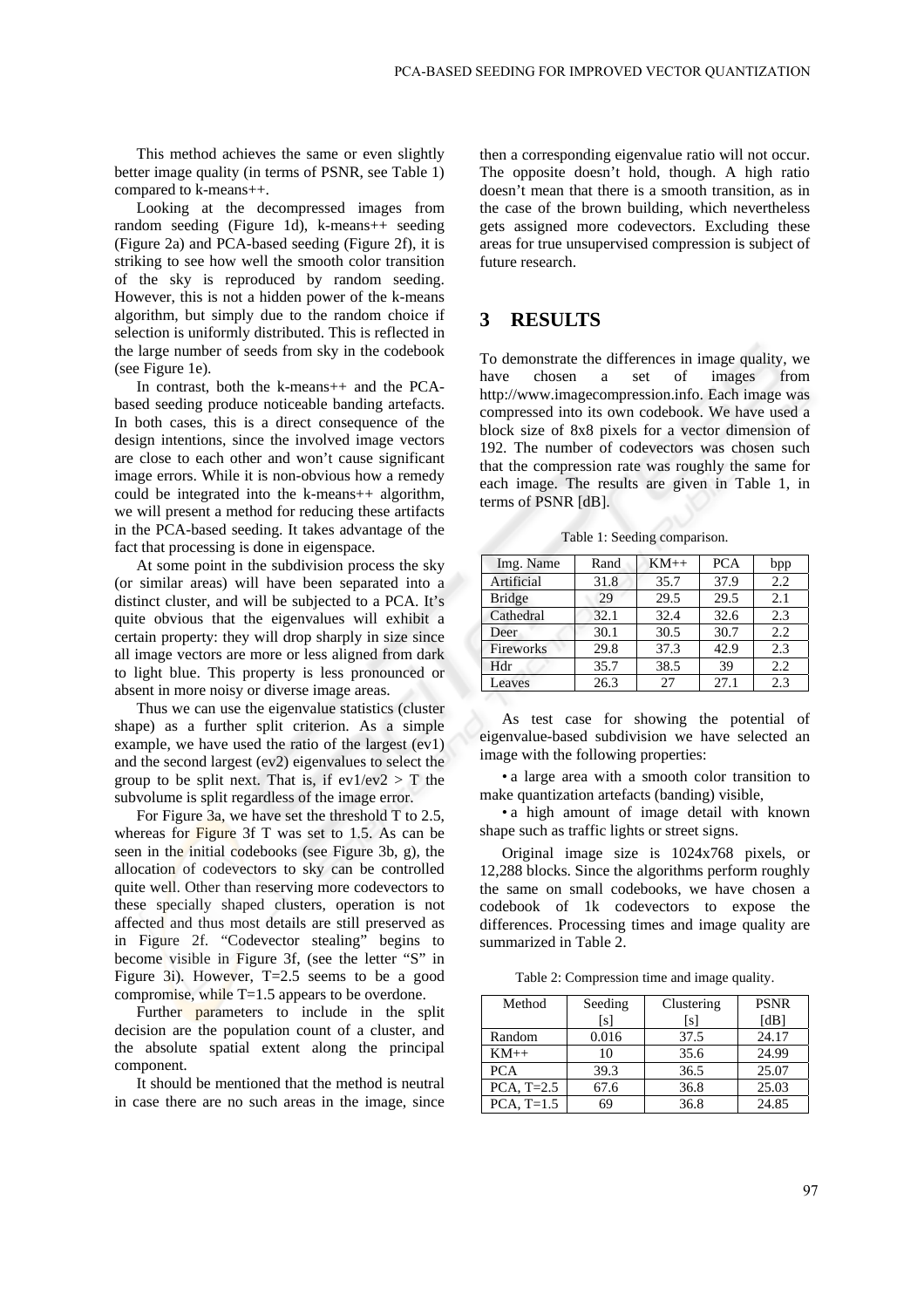

Figure 1: a) original photograph, resolution 1024x768; b) cut-out of size 110x80; c) cut-out 50x80; d) k-means clustering using random seeds; e) initial codebook (1k codevectors); f) final codebook; g) and h) cut-outs of decompressed image.



Figure 2: a) k-means++ seeding; b) initial codebook; c) final codebook; d) and e) cut-outs from a); f) PCA-based seeding; g) initial codebook; h) final codebook; i) and j) cut-outs from f).